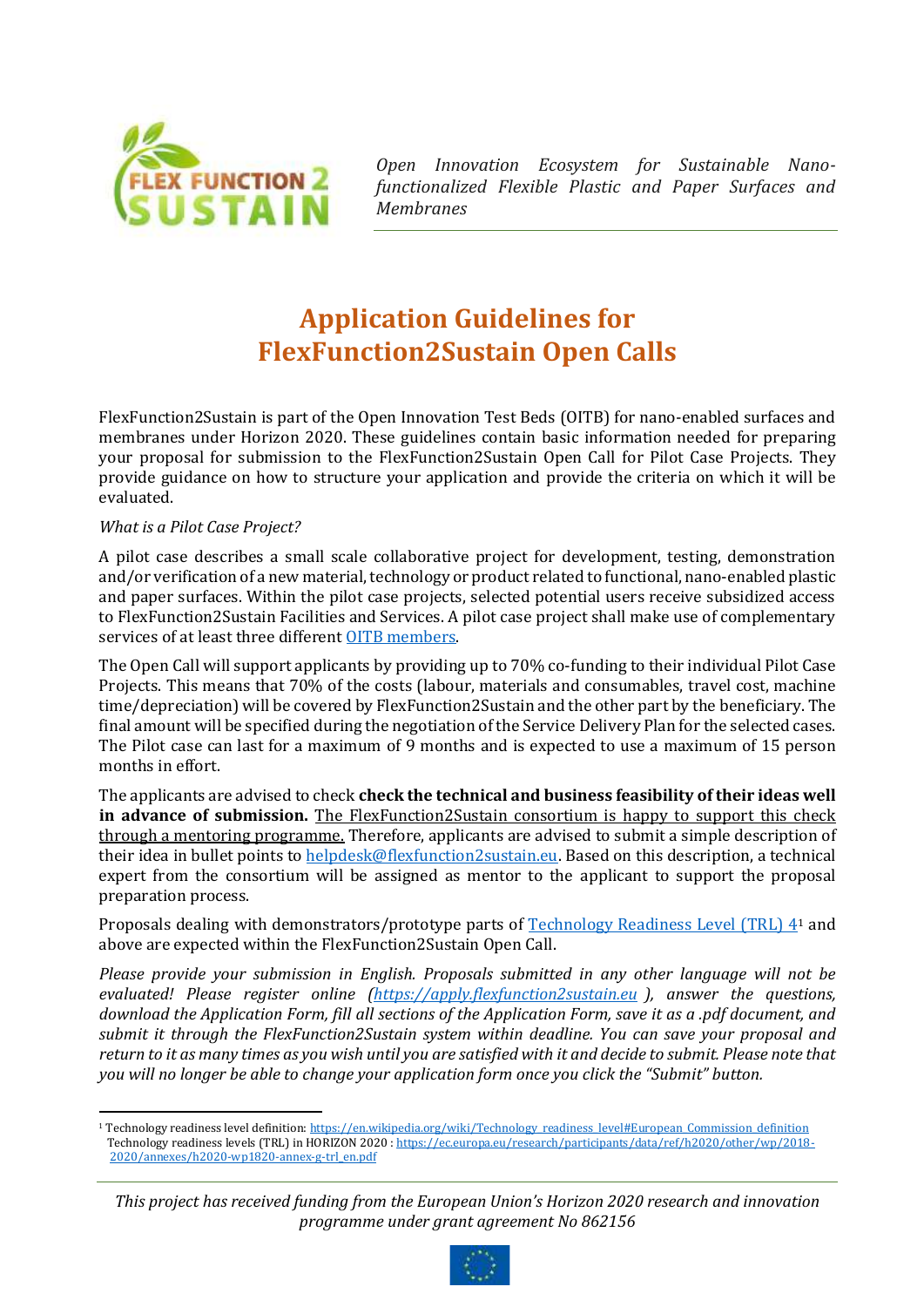*The reference font for the body text of the proposal is Times New Roman (Windows platforms). The minimum font size allowed is 11 points. Standard character spacing and a minimum of single line spacing*  has to be used. The page size is A4, and all margins (top, bottom, left and right) should be at least 20 mm. *In addition, figures, schemes and photos are encouraged to be provided to make clearer the aim of the proposal taking into account its final length (max. 5 pages).* 

In order to be eligible for this Call, your company has to be established in one of the eligible countries listed in the [attached document.](https://ec.europa.eu/research/participants/data/ref/h2020/other/wp/2018-2020/annexes/h2020-wp1820-annex-a-countries-rules_en.pdf) Both Start-Ups and SME as well as large enterprises are eligible. whereas on same score Start-Ups and SME would be given priority.

By submitting a proposal to the FlexFunction2Sustain platform you declare that to your knowledge there are no conflicts of interest which might affect the objectivity of your proposal's evaluation. The list of FlexFunction2Sustain partners can be found [here.](https://flexfunction2sustain.eu/who-we-are/)

# *Registration*

## **COMPANY INFORMATION:**

**Company's name: Company Registration Number (if applicable): Date of Registration: Size (Number of employees): Annual turnover (in millions of €):** 

## **REGISTERED COMPANY ADDRESS:**

**Street: Post code: City: Country of registration:**

## **APPLICANT CONTACT DETAILS:**

**Contact name: First name: Last name: Position in Company: Email Address: Telephone Number: Password: Password confirmed:**

## **ADDITIONAL**

## **How did you learn about FlexFunction2Sustain?**

*E.g. from one of the project partners, from its webpage, from social media, at a conference etc.*

# *Proposal*

**Proposal full name: Proposal acronym:**

*This project has received funding from the European Union's Horizon 2020 research and innovation programme under grant agreement No 862156*

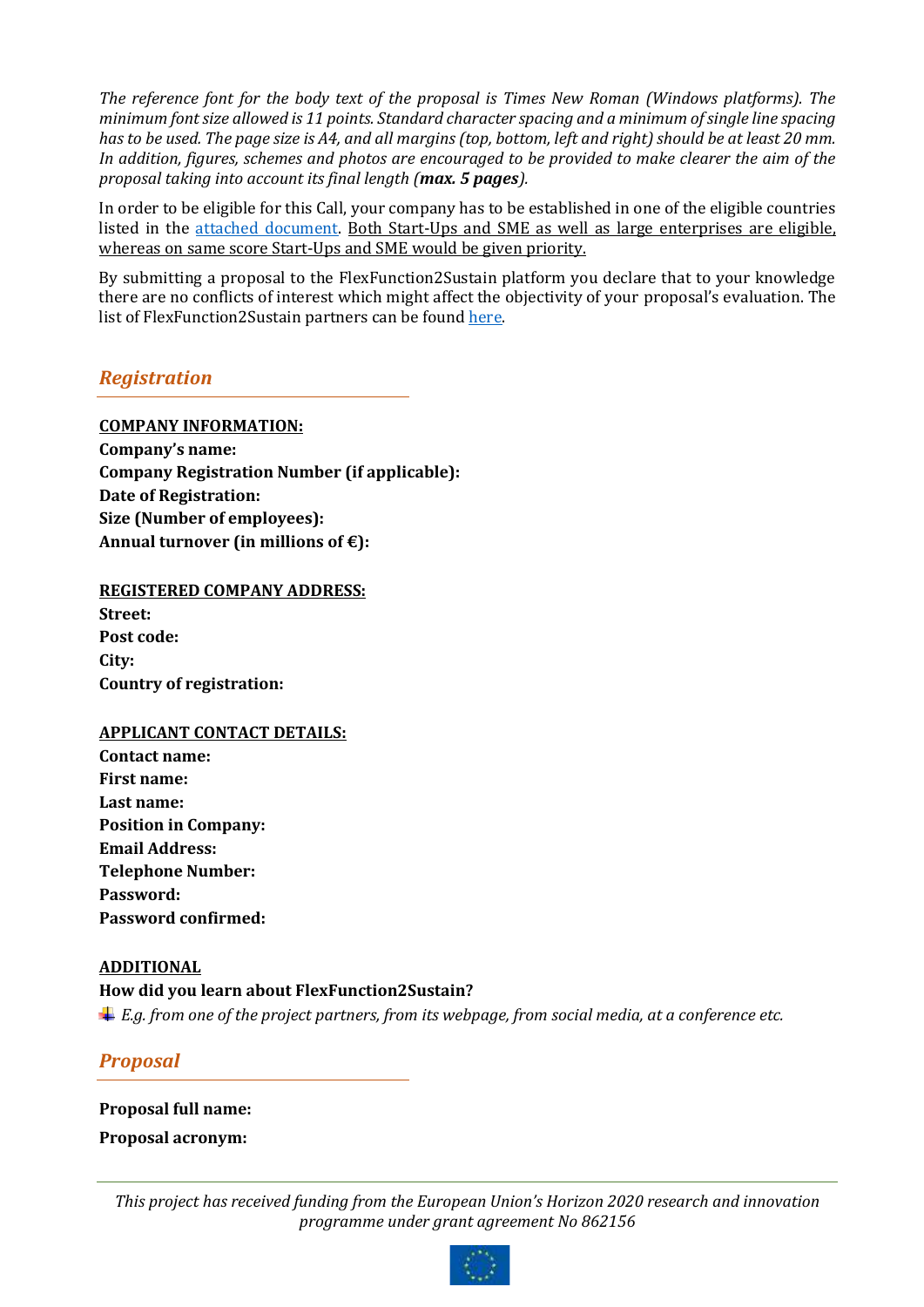## **Summary (do not disclose any Intellectual Property Rights):**

- *Please provide a concise summary of the content and objectives of your proposed Pilot Case project, and the resulting Product Demonstrator / series of demonstrators including what is innovative about it. Please only include relevant information (2000 characters):* 
	- o *product demonstrator / series of demonstrators you would like to develop and integrate in it/implement;*
	- o *definition of the business need, technological challenge and market opportunity;*
	- o *potential short and long term benefits for your business.*
- *! Although the summary is not scored, it is a requirement of the application form, and all applicants are requested to provide it, including all abovementioned information. The summary of the preselected Pilot Cases projects will be shared with potential third-party technical suppliers who form part of the FlexFunction2Sustain network and who might be selected to provide service to the winning applications.*

## **Is this the first time that you submit your proposal?**

Please select between *1st Submission and Re-submission*

## **Have you read and understood the Application guidelines?** YES/NO

**Have you read and understood the Joint Implementation Agreement (JIA) template and do you agree with its terms and conditions?** YES/NO

*The JIA will be the primary legal contract between the beneficiary and FlexFunction2Sustain. Please note that the published JIA is a preliminary version which might still undergo minor changes before the first cut-off date. The content of JIAs are negotiated case-specifically.*

## **Sector your Pilot Case project refers to?**

*Please list all relevant ones.*

**Have you received any support in proposal preparation from the FlexFunction2Sustain consortium?**

## *Evaluation criteria*

*The application will be evaluated following three main criteria as described below. Experts score each award criterion on a scale from 0 to 5 (half point scores may be given):*

**0 –** Application fails to address the criterion or cannot be assessed due to missing or incomplete information**.**

**1 – Poor:** The criterion is inadequately addressed or there are serious inherent weaknesses**.**

**2 – Fair:** The application broadly addresses the criterion, but there are significant weaknesses**.**

**3 – Good:** The application addresses the criterion well, but a number of shortcomings are present**.**

**4 – Very good:** The application addresses the criterion very well, but a small number of shortcomings are present**.**

**5 – Excellent:** The application successfully addresses all relevant aspects of the criterion. Any shortcomings are minor**.**

*This project has received funding from the European Union's Horizon 2020 research and innovation programme under grant agreement No 862156*

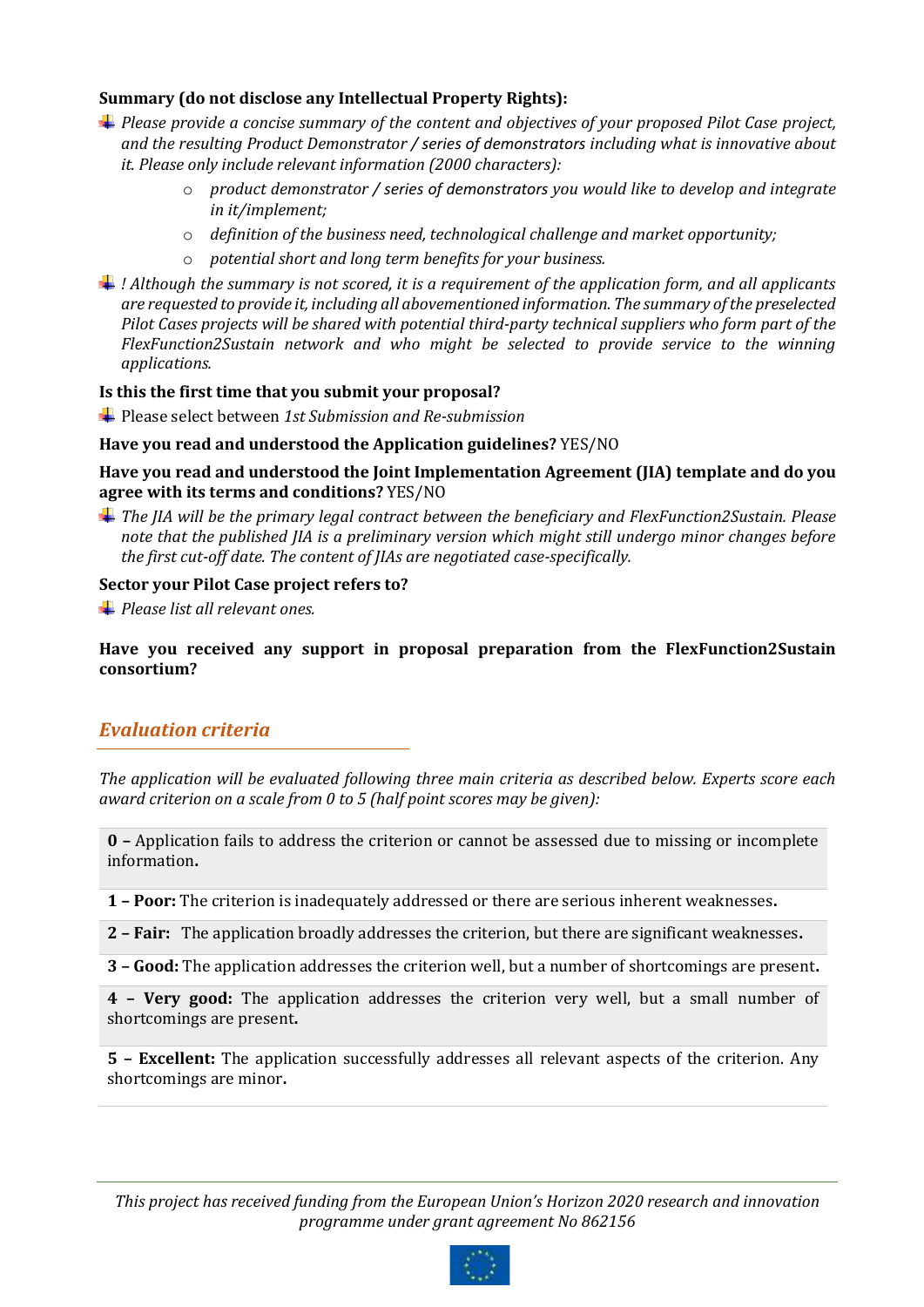*The threshold for individual criteria is 3 (out of 5) and the overall threshold is 10 (out of 15). In order to be considered for support, the application must score above both individual and overall thresholds.*

*During the evaluation, a geographic representation will be taken into consideration by giving a priority to companies located in countries with no FlexFunction2Sustain partners.*

## **EXCELLENCE**

- **Challenges to be overcome:** *Provide a description of the problem to overcome (including some quantifications). Please describe the business need for your proposed solution and the associated market including some quantification (market size, growth strategy, potential access to investors, etc.).*
- **Description of the proposed solution:** *Provide a detailed description of the final prototype part/demonstrator to be developed in collaboration with the FlexFunction2Sustain (including a description of the functionality, size, etc.). Explain how it will solve the challenges described above.*
- **Description of current State-of-the-art:** *Describe how your final prototype part/demonstrator goes beyond the state of the art. Do you have background knowledge including Intellectual Property Rights related to this final prototype part/demonstrator? Have you validated the Freedom-To-Operate (i.e. there is no external IP that would limit the scope of the Pilot Case)?*
- **Alignment with the scope of the FlexFunction2Sustain initiative:** *How do the FlexFunction2Sustain services help you solve the challenge(s) described?*
- **Regulation, standardization and certification issues:** *Will the final prototype part/ demonstrator be subjected to any policies and/or regulatory requirements? Do you expect the need for standardization or certification?*

## **IMPLEMENTATION**

The objective of the implementation section in proposal phase is to assess the feasibility of the project within the given time frame and the available resources. The final work-plan including the services of the FlexFunction2Sustain consortium will be mutually agreed between the applicant and involved FlexFunction2Sustain partners during preparation of the Joint Implementation Agreement.

- **Work plan description:** *Please provide a description of the proposed work plan (key inputs, deliverables and time schedule). Please concentrate on the timeline for expected results and deliverables, and (if applicable) planning that you need to do for e.g. accessing your production facilities. Please further include a list of services that you would need to achieve your goals. Please refer to FlexFunction2Sustain catalogue of services on [https://flexfunction2sustain.eu](https://flexfunction2sustain.eu/) and don't hesitate to contact the consortium through [helpdesk@flexfunction2sustain.eu](mailto:helpdesk@flexfunction2sustain.eu) for assistance.*
- **Resources to be committed:** *Please provide a description of the internal resources you will allocate to the project (including the number of hours and a description of the associated skills and prior experience). Will cooperation with third parties in the supply chain be required? Do you expect us to handle the access to these third parties?*
- **TRL level:** *Please describe the TRL positioning of your proposed solution and the change from current state (e.g. from a laboratory verified component – TRL4 – to demonstration in relevant industrial environment – TRL7).*
- **Risk management:** *Please provide a description of the possible risk (technological, business and managerial risks together with a mitigation strategy.*

*This project has received funding from the European Union's Horizon 2020 research and innovation programme under grant agreement No 862156*